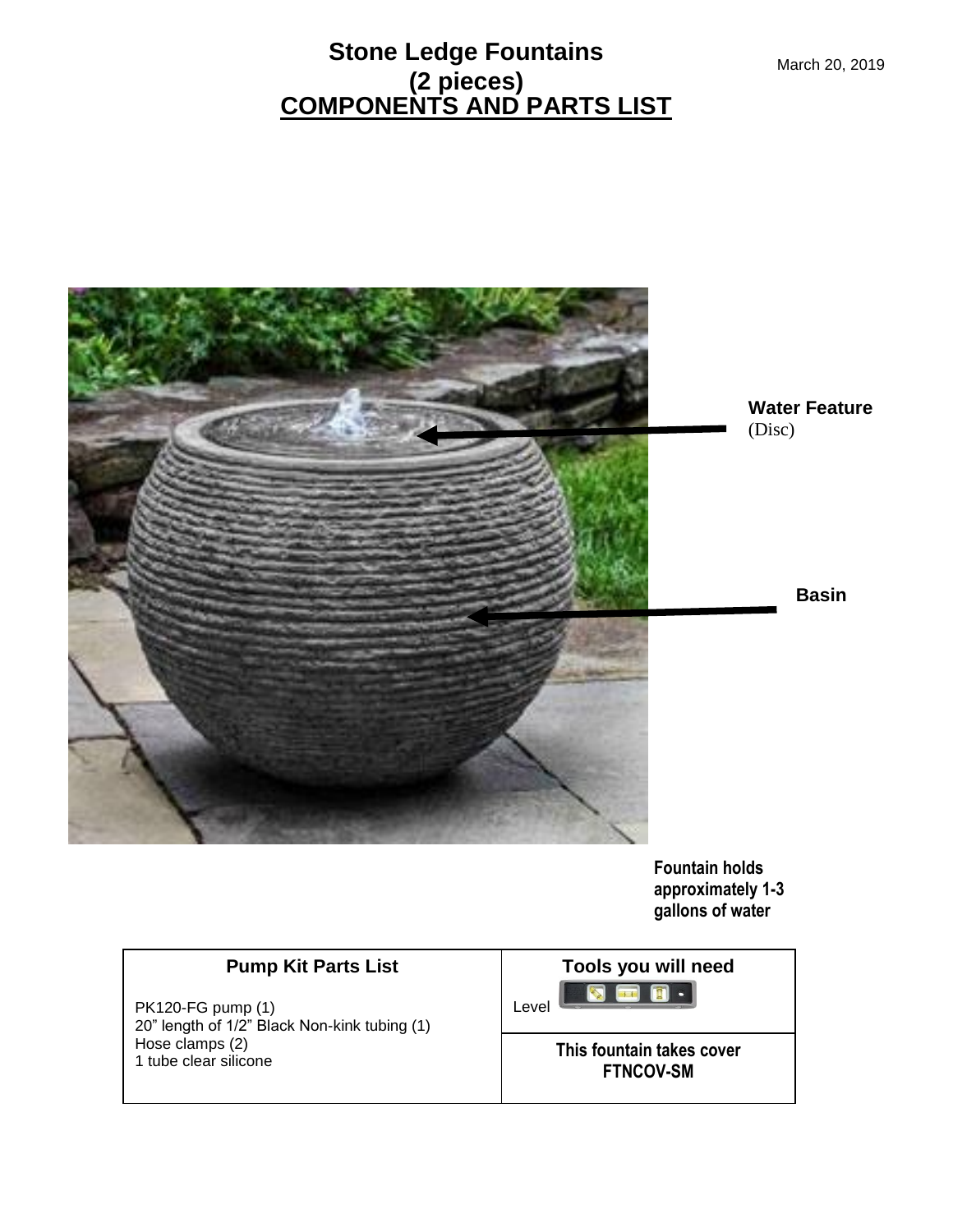# **Stone Ledge Fountains (2 pieces)**

### **ASSEMBLY INSTRUCTIONS**

- 1. Make sure you are assembling your fountain on a level surface.
- 2. Connect the transformer (Fig A) to the single male plug on the connection cord (Fig B).
- 3. Feed the connection cord through the standpipe in the basin leaving enough cord length inside basin to work with the pump sitting flat in the bottom of the bowl. Leave the transformer outside of the bowl.
- 4. Feed the cord for the light spout through the top of the fountain disc.
- 5. Connect the light spout (Fig C) and pump (Fig D) to the double female plug on the connection cord.
- 6. Insert the light spout in the top of the fountain disc so it sits on the attached shelf, flush with the top surface of the disc, and secure with silicone.
- 7. Place a hose clamp over each end of the 1/2" non-kink tubing.
- 8. Insert one end over the pump water outlet and secure with the hose clamp.
- 9. Place the other end of the 1/2" non kink tubing over pipe extending down from light spout in the fountain disc and secure with the clamp.
- 10. Before adding water
	- a. Let the silicone dry for 24 hours.

- b. Be sure the basin is level.
- c. Note Do not fill water over the top lip of the stand pipe.
- 11. Place the water feature on top of the basin making sure that the water feature is level.
	- a. Note do not allow pump to run dry as it will cause damage to the pump.









**Fig A Fig B Fig C Fig D**

## **WINTER CARE AND GENERAL FOUNTAIN INSTRUCTIONS**

#### **- W I N T E R C A R E -**

Fountain bowls/tops and other fountain components, which collect water, should not be left outside in the winter since any component, which fills with water and freezes may crack. Likewise components such as pedestals, which remain in a basin, filled with water, which then freezes, may also crack or crumble. Ideally, therefore, a fountain should always be stored indoors or in a dry protected place such as a covered porch away from the elements. However, if a fountain must be left outside:

 (1) Remove pump, rubber stoppers, drainpipes, finials, and other small components for storage indoors. Note that stoppers or drainpipes are removed to allow drainage in the event water accumulates in any basin.

(2) Raise fountain base from ground with wood strips so that base will not freeze to the ground surface.

 (3) Cover or wrap the fountain with burlap or other absorbent material (old blanket or towel) and then cover securely with a breathable, lightly colored material (fountain covers sold by Campania International are

recommended), making sure that water will not accumulate in the basin or other fountain component and freeze. (4) Check fountain periodically to insure that plastic is secure and water is not accumulating in any fountain

component.

#### **- G E N E R A L F O U N T A I N T I P S -**

Install fountains on a level surface. You will need a properly grounded 110-volt (AC only) GFCI protected receptacle near the fountain for your pump. All pumps are submersible and must be completely underwater to function properly. Test all pumps and adjust to full output prior to assembly. It is not recommended that fountains be placed directly on grass or dirt. Position the channel opening at the base of each fountain toward the electrical outlet to be used since the pump cord will be threaded through this opening.